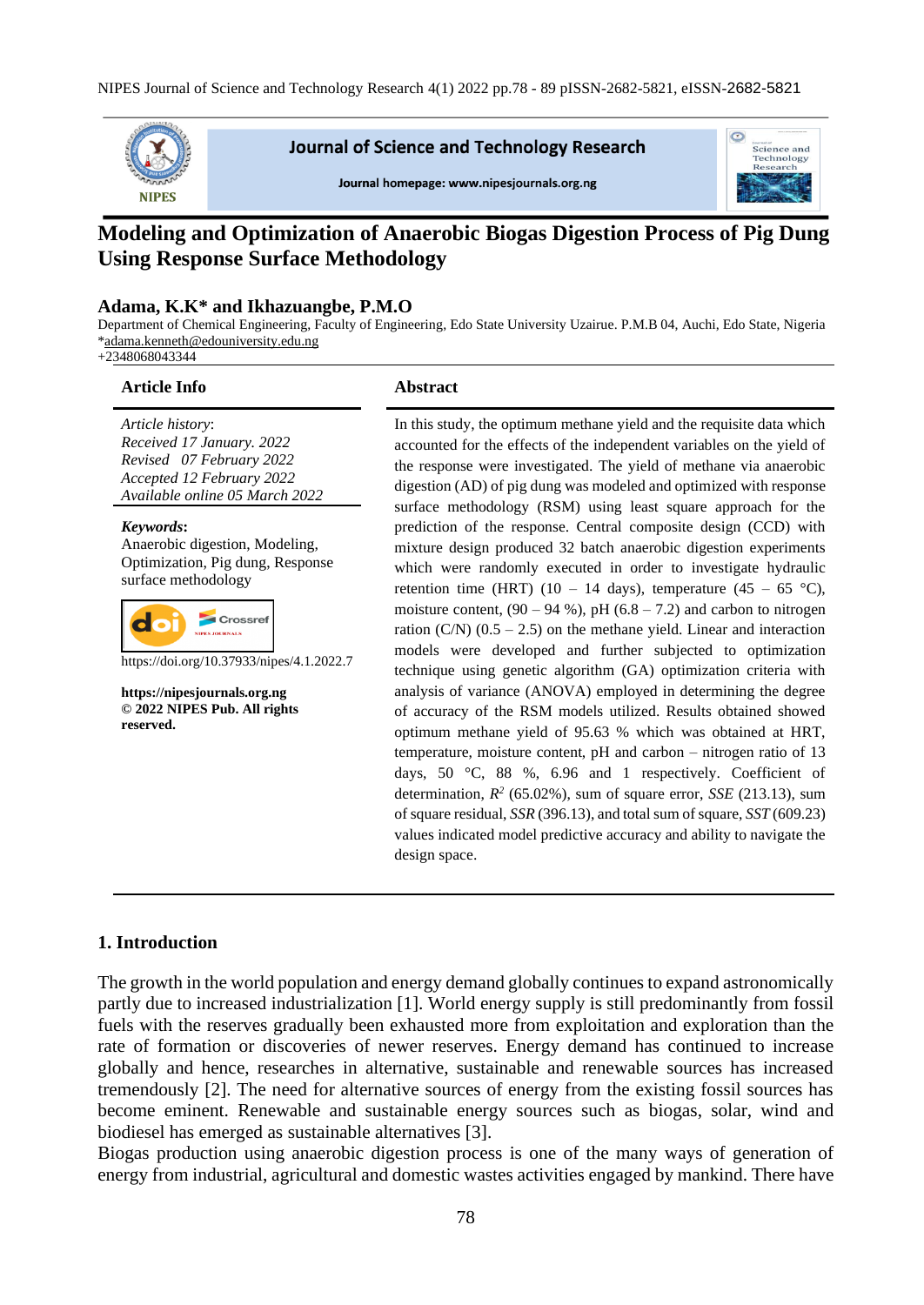#### Adama, K.K and Ikhazuangbe, P.M.**O** / NIPES Journal of Science and Technology Research 4(1) 2022 pp. 78-89

been major concerns on the non-utilization of agricultural waste in Nigeria. Agricultural and other household wastes from different production processes increasable constitute environmental challenges [4, 5]. The wastes generated leads to environmental degradation and emission of  $CO<sub>x</sub>$ into the atmosphere. This has encouraged recent studies on anaerobic digestion process of agricultural wastes using anaerobic digesters. Anaerobic digestion involves the transformation of these waste materials to biogas through anaerobic processes and is a favourable technology for renewable and sustainable energy generation [6, 7]. However, many factors have been identified as influencing the performance of an anaerobic digestion system such as hydraulic retention time (HRT), pH, temperature and organic loading rate (OLR) [8, 9], total solids (TS) and volatile solids (VS) [10], inoculum to substrate ratio (ISR) and OLR [11, 12], carbon to nitrogen (C/N) ratio and digester feed composition [13]. The use of biogas as a fuel for power generation in internal combustion engines of transportation fuels, electric energy and cooking has been studied [14]. Also, studies have shown that biogas derived from organic wastes is a good alternative to petroleum fuels and can be used in compression ignition (CI) engines, because of its mixing ability with air and clean burning nature [15, 16]. Biogas consists mainly of methane  $(CH_4)$ , carbon dioxide  $(CO_2)$ , and traces of other gases depending on the source [17]. Biogas production has been observed to help in the diversification of energy sources, decrease in the utilization of fossil fuels and create alternatives for combined heat and power generation systems [18].

Design of experiment is a powerful statistical [data collection and analysis tool](https://asq.org/quality-resources/data-collection-analysis-tools) that can be used in different varieties of experimental situations [19]. The design analysis permits multiple independent factors to be tuned. It has been observed that the number of experimental runs can be reduced greatly when designs of experiments are used as opposed to one-factor-at-time method [20]. Response surface methodology (RSM) modeling technique is necessary to carry out the modeling of the results obtained at the end of any laboratory experimental process as a form of optimizing the process for efficiency and effectiveness. It is a technique that is widely used in the modeling and analysis of a process whose response (dependent variable) is affected by singular or multiple variables (independent variable). Afterward, an intelligent optimization technique is required to determine the optimal response and the independent variable values that yield the response. This involves carrying out the analysis of variance (ANOVA) which determines the measure of the prediction of the response surface methodology models. Genetic algorithm (GA) is applied in solving unconstrained and constrained optimization problems based on natural selection and high accuracy in determining the optimal (which could be minimum or maximum) response. The genetic algorithm technique solves problems that contain mixed integer programming*,* where some components are restricted to be integer-valued [21].

Barrangan-Escandon et al., [22] developed mathematical model through which biogas generation was estimated. The study reported that biogas as a renewable energy source enables electricity generation from wastes. Buraimoh et al. [7] focused on the bioconversion of organic wastes for sustainable biogas generation as an alternative to fossil fuel. The study revealed that the co-digestion of sawdust, fruit and food wastes using cow manure as an inoculum produced the highest volume of biogas which could be an auspicious technology for renewable energy generation. Alhassan *et al*., [23] was involved in the modelling and optimization of biogas production via anaerobic digestion from agricultural waste using factorial design analysis. The result gave optimum concentration as 20% and retention time as 28days. Abu Qdais *et al*, [24] modeled and optimized biogas production using artificial neural network and generic algorithm. Organic wastes from slaughterhouse, restaurants, fruits, vegetable markets and from diary industry as well as landfills was utilized in digester with daily capacity of 60 tons. The results obtained showed optimum temperature to be 36.23 °C, pH - 6.4, volatile solid of 52.85 mg./L, and total solids of 6.59 mg/L. The maximum value of methane production was obtained as 77%. Nevertheless, none of these related studies was able to determine the optimal parameter and values of other independent variables that would lead to higher yield of methane thereby minimizing the yield of  $CO<sub>2</sub>$  produced.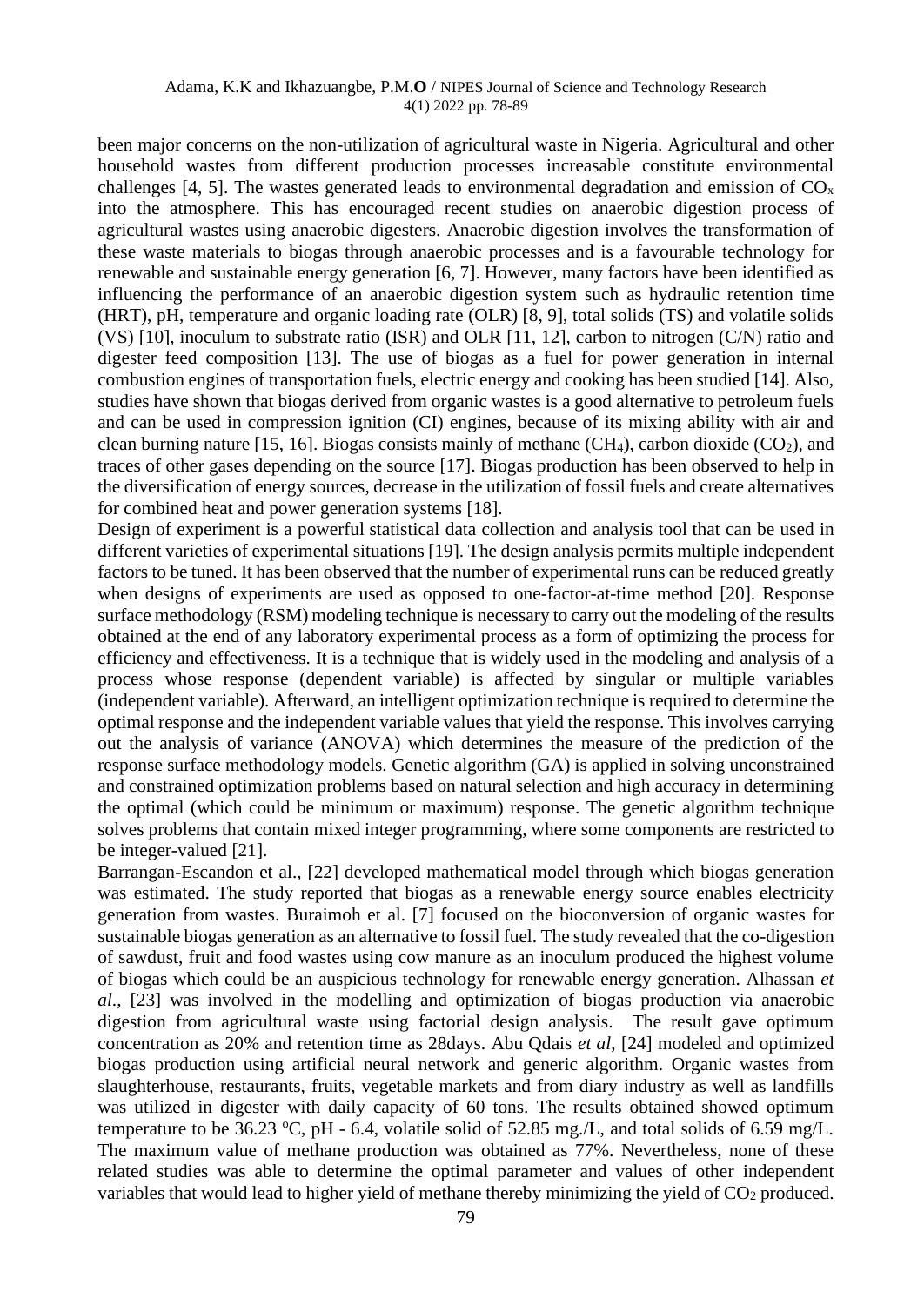Consequently, this study was undertaken to generate the most appropriate empirical model for the prediction of the methane yield obtained from experimental data reservoir. Model performance was done to determine the degree of accuracy of the RSM model utilized using the analysis of variance prediction performance technique (ANOVA). The RSM models utilized were; linear model and interaction model. GA optimization technique was also further utilized as a necessity to determine the values of the independent variables that would give higher proportion of methane yield and a minimum CO<sub>2</sub> yield.

### **2. Materials and Method**

### 2.1 Sample collection

The main substrate used for the generation of the biogas was fresh pig dung obtained from a piggery farm located in a suburb in Kawo, Kaduna, Nigeria. The samples were collected each time the anaerobic digestion was to be loaded. The substrate was thoroughly blended to form the slurry with fresh water. Substrate samples were implemented in accordance with World Health Organization [25] standards and all reagents used were of analytical grades locally sourced from appropriate vendors. The pH of the different substrate samples were recorded on collection and stored until when needed.

### 2.2 Digester configuration

The design of the anaerobic digester was for the digestion process involving the pig dung wastes. The digester was designed in such a way as to operate in batch mode. It has a total reactor volume of 5 L with an effective slurry capacity of 3.75 L and 1.25 L for biogas collection capacity as previously reported [26, 27, 28]. It is made from polyvinyl chloride material with a cylindrical reactor tank, a gasometer unit comprising of a gas holder and a displaced solution tank. The digestion process was operated at a mesophilic temperature of 38 °C for 32 days. The substrate was thoroughly blended with fresh water to form the requisite slurry. Stirring was done to ensure uniformity and homogeneity using a polyvinyl chloride material to prevent substrate contamination. The anaerobic digestion process as well as data collection was carried out in the third quarter of 2020 following scheduled batch operation mode.

### 2.3 Design of experiment

Anaerobic digestion experiments were designed using MATLAB 2019 prior to the digestion process to investigate the individual as well as the interactive effects of composition of substrates (pig dung) fed into the digesters and some operating conditions of the digesters including the hydraulic retention time (HRT), Temperature, Moisture content, pH, and carbon to nitrogen (C/N) ratio, on methane yield as the response variable. In order to ensure simultaneous optimization of both the substrate mixture and process variables, a 5-components mixture design was combined with a fivelevel-five-factors central composite design (CCD) [29, 30] to generate a set of 32 randomly executed experimental runs. The percentage methane yield was estimated by substituting experimental data into Equations 1.

% *methane yield* = 
$$
\frac{cumulative\,methane\,production}{total\,initial\,volatile\,solid\,s\,in\,the\,digester} \times 100\%
$$
 (1)

### 2.4 Biogas measurement

Using the two volumetric tanks attached to the digester, the biogas produced was collected and subsequently stored. Water displacement procedure was employed in determining the volume of biogas produced.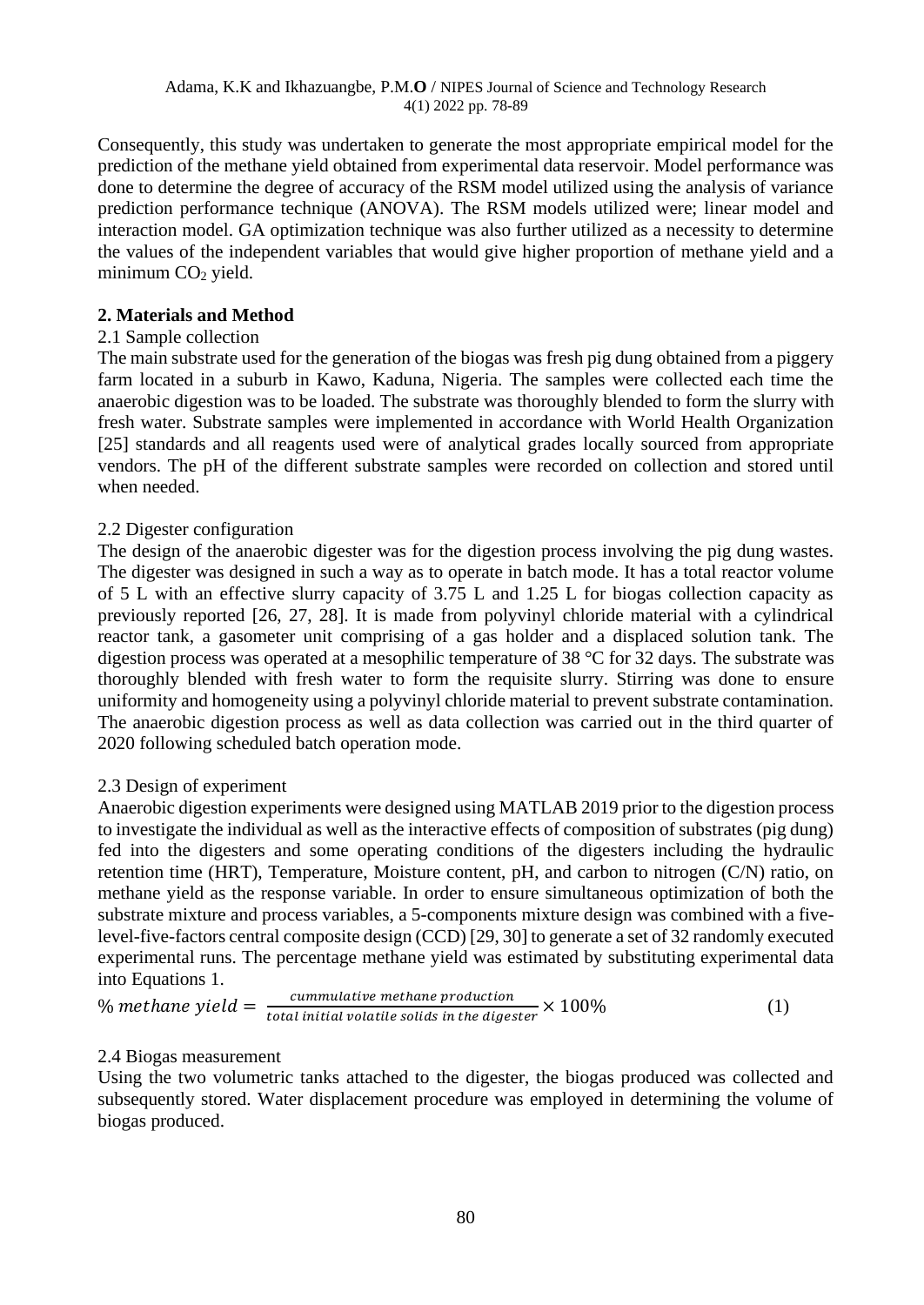### 2.5 Data analysis

On completion of the anaerobic digestion process, the data obtained from the process was then employed for the optimization process which served as the called-up data in the development of the different response surface methodology (RSM) models. Table 1: Coded factors and levels

|                                       |           | Coded factors and levels |     |     |           |
|---------------------------------------|-----------|--------------------------|-----|-----|-----------|
| Independent variables                 | $-\alpha$ | - 1                      |     |     | $+\alpha$ |
| $X_1$ : HRT (days)                    | Ю         |                          |     |     |           |
| $X_2$ : Temperature ( ${}^{\circ}$ C) | 45        | 50                       | 55  | 60  | 65        |
| $X_3$ : Moisture content (%)          | 80        | 81                       | 82  | 83  | 84        |
| $X_4$ : pH                            | 6.8       | 6.9                      | 7.0 | 7.1 | 7.2       |
| $X_5$ : $C/N$                         | 0.5       | l ()                     |     | 2.0 | 2.5       |

The central composite design (CCD) was utilized in developing the statistical models that were used to study the desired response and also determine the optimum combinations of the independent variables for optimizing the percentage methane yield.

| $\ensuremath{\mathrm{S/N}}$ | $\mathbf{X}_1$     | $\,X_2$          | $\mathbf{X}_3$     | $\rm X_4$          | $\mathbf{X}_5$     | %Yield |
|-----------------------------|--------------------|------------------|--------------------|--------------------|--------------------|--------|
|                             |                    |                  |                    |                    |                    |        |
| $\mathbf{1}$                | $+1$               | $-1$             | $-1$               | $+1$               | $+1$               | 81.42  |
| $\sqrt{2}$                  | $+1$               | $-1$             | $-1$               | $-1$               | $^{\rm -1}$        | 83.40  |
| 3                           | $\overline{0}$     | $\boldsymbol{0}$ | $\boldsymbol{0}$   | $\boldsymbol{0}$   | $\boldsymbol{0}$   | 85.42  |
| $\overline{4}$              | $+1$               | $+1$             | $+1$               | $+1$               | $+1$               | 84.76  |
| 5                           | $\boldsymbol{0}$   | $\boldsymbol{0}$ | $\boldsymbol{0}$   | $+\alpha$          | $\boldsymbol{0}$   | 87.22  |
| 6                           | $-1$               | $+1$             | $+1$               | $+1$               | $-1$               | 79.41  |
| $\tau$                      | $+1$               | $-1$             | $+1$               | $-1$               | $+1$               | 80.77  |
| 8                           | $\boldsymbol{0}$   | $\boldsymbol{0}$ | $\boldsymbol{0}$   | $\mathbf{-}\alpha$ | $\boldsymbol{0}$   | 82.55  |
| 9                           | $\boldsymbol{0}$   | $\boldsymbol{0}$ | $+\alpha$          | $\boldsymbol{0}$   | $\boldsymbol{0}$   | 88.22  |
| 10                          | $-1$               | $+1$             | $-1$               | $+1$               | $+1$               | 77.14  |
| 11                          | $\mathbf{-}\alpha$ | $\boldsymbol{0}$ | $\boldsymbol{0}$   | $\boldsymbol{0}$   | $\boldsymbol{0}$   | 80.22  |
| 12                          | $+1$               | $+1$             | $-1$               | $-1$               | $+1$               | 79.55  |
| 13                          | $\boldsymbol{0}$   | $\boldsymbol{0}$ | $\mathbf{-}\alpha$ | $\boldsymbol{0}$   | $\boldsymbol{0}$   | 87.29  |
| 14                          | $-1$               | $-1$             | $+1$               | $+1$               | $+1$               | 76.29  |
| 15                          | $\boldsymbol{0}$   | $\boldsymbol{0}$ | $\boldsymbol{0}$   | $\boldsymbol{0}$   | $\mathbf{-}\alpha$ | 82.22  |
| 16                          | $\boldsymbol{0}$   | $\overline{0}$   | $\boldsymbol{0}$   | $\overline{0}$     | $\boldsymbol{0}$   | 89.42  |
| 17                          | $\boldsymbol{0}$   | $+\alpha$        | $\boldsymbol{0}$   | $\overline{0}$     | $\boldsymbol{0}$   | 86.12  |
| 18                          | $+a$               | $\boldsymbol{0}$ | $\boldsymbol{0}$   | $\overline{0}$     | $\overline{0}$     | 85.41  |
| 19                          | $-1$               | $-1$             | $+1$               | $-1$               | $-1$               | 78.22  |
| 20                          | $-1$               | $+1$             | $-1$               | $-1$               | $-1$               | 76.91  |
| 21                          | $-1$               | $-1$             | $-1$               | $-1$               | $+1$               | 77.42  |
| 22                          | $\boldsymbol{0}$   | $\overline{0}$   | $\overline{0}$     | $\overline{0}$     | $+\alpha$          | 86.71  |
| 23                          | $-1$               | $-1$             | $+1$               | $+1$               | $-1$               | 78.11  |
| 24                          | $\overline{0}$     | $-\alpha$        | $\boldsymbol{0}$   | $\boldsymbol{0}$   | $\overline{0}$     | 78.62  |
| 25                          | $+1$               | $+1$             | $+1$               | $-1$               | $-1$               | 77.22  |
| 26                          | $+1$               | $+1$             | $-1$               | $+1$               | $-1$               | 76.66  |
| 27                          | $\boldsymbol{0}$   | $\boldsymbol{0}$ | $\boldsymbol{0}$   | $\boldsymbol{0}$   | $\boldsymbol{0}$   | 89.40  |
| 28                          | $\boldsymbol{0}$   | $\boldsymbol{0}$ | $\boldsymbol{0}$   | $\boldsymbol{0}$   | $\boldsymbol{0}$   | 89.60  |
| 29                          | $\boldsymbol{0}$   | $\boldsymbol{0}$ | $\boldsymbol{0}$   | $\overline{0}$     | $\boldsymbol{0}$   | 98.77  |

Table 2: Central Composite Design Table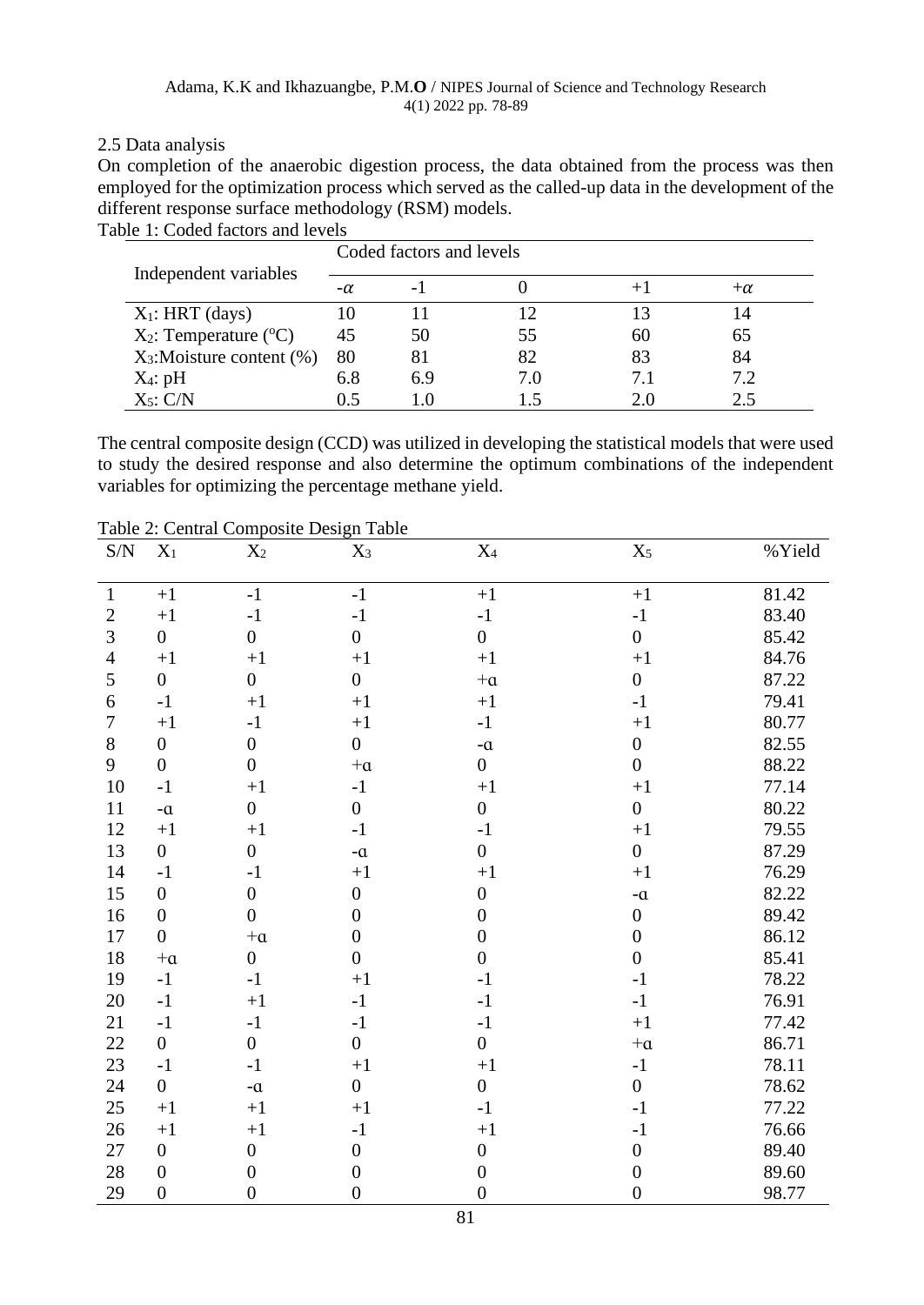Adama, K.K and Ikhazuangbe, P.M.**O** / NIPES Journal of Science and Technology Research 4(1) 2022 pp. 78-89

| 30 | $-1$ |     | - - |                          | 80.11 |
|----|------|-----|-----|--------------------------|-------|
| 31 |      |     |     |                          | 89.67 |
| 32 | $+1$ | - 1 |     | $\overline{\phantom{0}}$ | 86.15 |

The research procedure entailed the acquisition of data in terms of methane yield from the experimental anaerobic digestion process. These data accounted for the effects of the independent variables on the yield of the response functions. Analysis of variance (ANOVA) was employed on the various models developed after which the best model was adopted and subjected to optimization technique using genetic algorithm optimization criteria.

The cumulative result based on experimentally generated percentage methane yields for the anaerobic process with reference to the independent variables for average of thirty-two (32) days is shown in Table 3.

| S/N              | $X_1$ | $X_2$ | $X_3$ | $X_4$ | $X_5$   | %Yield |
|------------------|-------|-------|-------|-------|---------|--------|
|                  |       |       |       |       |         |        |
| $\mathbf{1}$     | 13    | 50    | 81    | 7.1   | 2.0     | 90.90  |
| $\boldsymbol{2}$ | 13    | 50    | 81    | 6.9   | 1.0     | 90.48  |
| 3                | 12    | 55    | 82    | 7.0   | 1.5     | 91.88  |
| $\overline{4}$   | 13    | 60    | 83    | 7.1   | 2.0     | 82.98  |
| 5                | 12    | 55    | 82    | 7.2   | 1.5     | 77.88  |
| 6                | 11    | 60    | 83    | 7.1   | 1.0     | 83.08  |
| $\overline{7}$   | 13    | 50    | 83    | 6.9   | 2.0     | 77.48  |
| $8\,$            | 12    | 55    | 82    | 6.8   | $1.5\,$ | 83.18  |
| 9                | 12    | 55    | 84    | 7.0   | 1.5     | 79.38  |
| 10               | 11    | 60    | 81    | 7.1   | 2.0     | 79.38  |
| 11               | 10    | 55    | 82    | 7.0   | 1.5     | 83.78  |
| 12               | 13    | 60    | 81    | 6.9   | 2.0     | 91.28  |
| 13               | 12    | 55    | 80    | 7.0   | 1.5     | 83.98  |
| 14               | 11    | 50    | 84    | 7.1   | 2.0     | 78.88  |
| 15               | 12    | 55    | 82    | 7.0   | 0.5     | 85.08  |
| 16               | 12    | 55    | 82    | 7.0   | 1.5     | 85.48  |
| 17               | 12    | 65    | 82    | 7.0   | 1.5     | 85.38  |
| 18               | 14    | 55    | 82    | 7.0   | 1.5     | 85.18  |
| 19               | 11    | 50    | 83    | 6.9   | 1.0     | 79.48  |
| 20               | 11    | 60    | 81    | 6.9   | 1.0     | 86.80  |
| 21               | 11    | 50    | 81    | 6.9   | 2.0     | 77.98  |
| 22               | 12    | 55    | 82    | 7.0   | 2.5     | 78.48  |
| 23               | 11    | 50    | 83    | 7.1   | 1.0     | 77.58  |
| 24               | 12    | 45    | 82    | 7.0   | 1.5     | 78.48  |
| 25               | 13    | 60    | 83    | 6.9   | 1.0     | 83.98  |
| 26               | 13    | 60    | 81    | 7.1   | 1.0     | 83.58  |
| 27               | 12    | 55    | 82    | 7.0   | 1.5     | 79.48  |
| 28               | 12    | 55    | 82    | 7.0   | 1.5     | 83.08  |
| 29               | 12    | 55    | 82    | 7.0   | $1.5\,$ | 76.48  |
| 30               | 11    | 60    | 83    | 6.9   | 2.0     | 77.78  |
| 31               | 12    | 55    | 82    | 7.0   | 1.5     | 84.98  |
| 32               | 13    | 50    | 83    | 7.1   | 1.0     | 78.88  |

Table 3: Actual independent variable data with percentage methane yield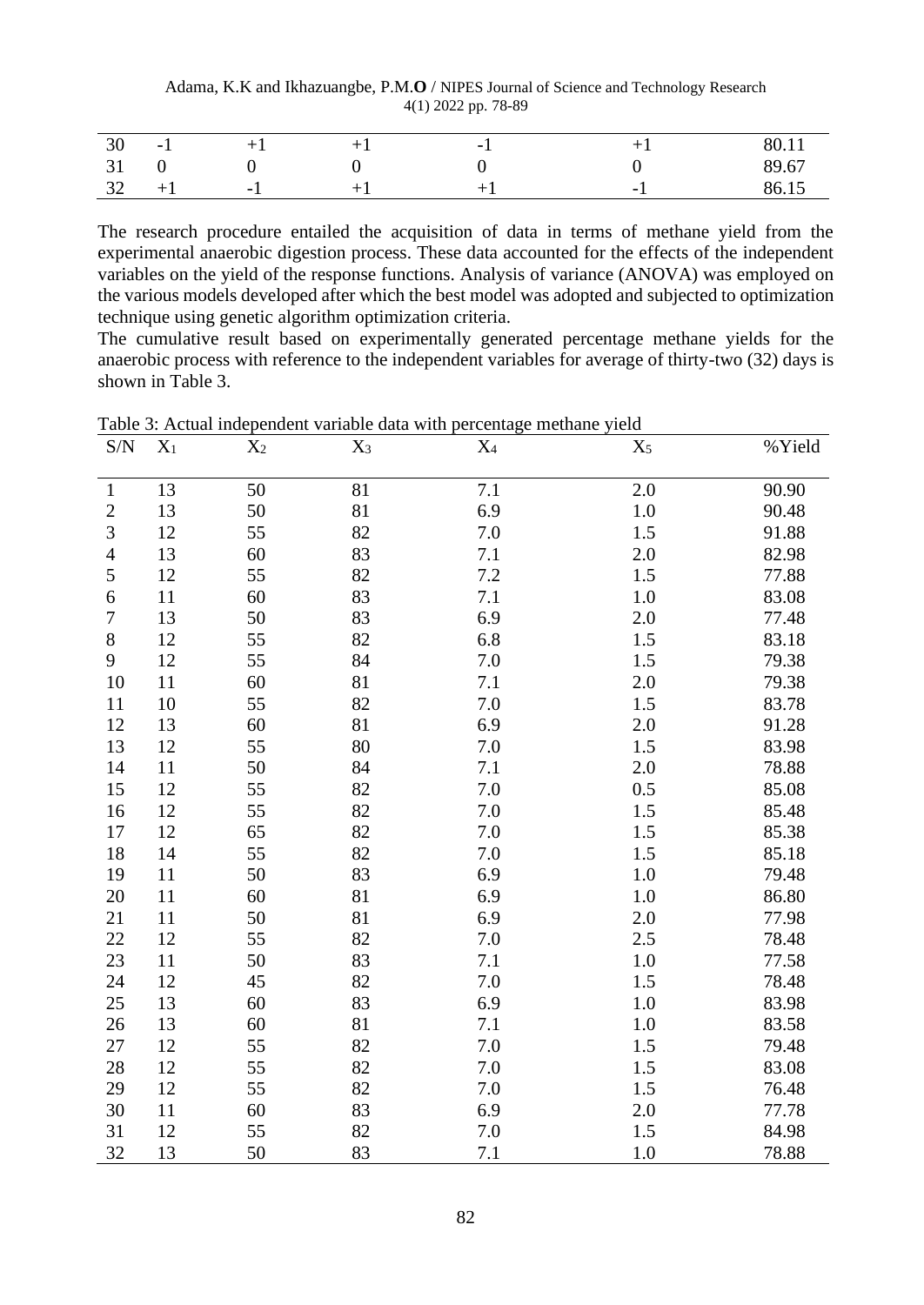Table 3 shows the independent variable data used to perform the AD process which gave the response (percentage methane yield).

#### 2.6 RSM modeling

The data in Table 3 was used in the development of RSM models. Two RSM models were employed in the prediction of the responses. The models were: linear and interaction models. The format for the linear model is given as:

 $Y = a_0 + a_1 X_1 + a_2 X_2 + a_3 X_3 + a_4 X_4 + a_5 X_5$  (2) Where  $Y'$  = percentage methane yield

 $X_1$  = hydraulic retention time in days

 $X_2$ = temperature in degree Celsius,

 $X_3$  = percentage moisture content of the feed stock,

 $X_4$  = pH of the process,

 $X_5$  = carbon to nitrogen ratio and

 $a_0$  to  $a_5$  = regression coefficient (regressors) of the linear model which will be determined with least square method.

The format for the interaction model is given as:

 $Y = a_0 + a_1 X_1 + a_2 X_2 + a_3 X_3 + a_4 X_4 + a_5 X_5 + a_6 X_1 X_2 + a_7 X_1 X_3 + a_8 X_1 X_4 +$  $a_9X_1X_5 + a_{10}X_2X_3 + a_{11}X_2X_4 + a_{12}X_2X_5 + a_{13}X_3X_4 + a_{14}X_3X_5 + a_{15}X_4X_5$  (3) The interaction of the independent variables occupies between the regressions coefficients of  $a_6$  to  $a_{15}$ .

2.7 Determination of regression coefficients via least square methods

The various steps utilized in the least square method implementation are outlined as follows: Step 1: An error term is attached to the linear equation model as shown:

$$
Y = a_0 + a_1 X_1 + a_2 X_2 + a_3 X_3 + a_4 X_4 + a_5 X_5 + \epsilon
$$
\n<sup>(4)</sup>

Step 2: The error term is then made the subject of the model.

$$
\epsilon = Y - (a_0 + a_1 X_1 + a_2 X_2 + a_3 X_3 + a_4 X_4 + a_5 X_5)
$$
\n
$$
\epsilon = Y - (a_0 + a_1 X_1 + a_2 X_2 + a_3 X_3 + a_4 X_4 + a_5 X_5) \tag{5}
$$

Step 3: Both sides of equation (5) are then squared as shown:  

$$
S^2 = (N - (N + N))^{1/2} = (N - (N + N))^{1/2}
$$

$$
\epsilon^2 = \left(Y - (a_0 + a_1 X_1 + a_2 X_2 + a_3 X_3 + a_4 X_4 + a_5 X_5)\right)^2 = S \tag{6}
$$

Step 4: Differentiating 'S' in equation (6) with each regression coefficient term gives:

$$
\frac{dS}{da_0} = -2(Y - (a_0 + a_1X_1 + a_2X_2 + a_3X_3 + a_4X_4 + a_5X_5))
$$
\n(7)

$$
\frac{dS}{da_1} = -2(Y - (a_0 + a_1X_1 + a_2X_2 + a_3X_3 + a_4X_4 + a_5X_5))X_1
$$
\n(8)

$$
\frac{dS}{da_2} = -2(Y - (a_0 + a_1X_1 + a_2X_2 + a_3X_3 + a_4X_4 + a_5X_5))X_2
$$
\n(9)

$$
\frac{dS}{da_3} = -2\big(Y - (a_0 + a_1X_1 + a_2X_2 + a_3X_3 + a_4X_4 + a_5X_5)\big)X_3\tag{10}
$$

$$
\frac{dS}{da_4} = -2(Y - (a_0 + a_1X_1 + a_2X_2 + a_3X_3 + a_4X_4 + a_5X_5))X_4
$$
\n(11)

$$
\frac{dS}{da_5} = -2(Y - (a_0 + a_1X_1 + a_2X_2 + a_3X_3 + a_4X_4 + a_5X_5))X_5
$$
\n(12)

Step 5: Introducing the summation term and equating the models to zero and introducing the summation as well yields:

$$
\sum Y = a_0 \sum n + a_1 \sum X_1 + a_2 \sum X_2 + a_3 \sum X_3 + a_4 \sum X_4 + a_5 \sum X_5
$$
\n(13)

$$
\sum YX_1 = a_0 \sum X_1 + a_1 \sum X_1^2 + a_2 \sum X_1 X_2 + a_3 \sum X_1 X_3 + a_4 \sum X_1 X_4 + a_5 \sum X_1 X_5
$$
\n
$$
\sum YX_2 = a_0 \sum X_2 + a_1 \sum X_1 X_2 + a_2 \sum X_2^2 + a_3 \sum X_2 X_3 + a_4 \sum X_2 X_4 + a_5 \sum X_2 X_5
$$
\n
$$
\sum YX_2 = a_0 \sum Y_1 + a_1 \sum Y_2 X_3 + a_2 \sum Y_3 X_4 + a_3 \sum Y_4 X_5
$$
\n(14)

$$
\sum YX_3 = a_0 \sum X_3 + a_1 \sum X_1 X_3 + a_2 \sum X_2 X_3 + a_3 \sum X_3^2 + a_4 \sum X_2 X_4 + a_5 \sum X_2 X_5
$$
 (16)

$$
\sum YX_4 = a_0 \sum X_4 + a_1 \sum X_1 X_4 + a_2 \sum X_2 X_4 + a_3 \sum X_3 X_4 + a_4 \sum X_4^2 + a_5 \sum X_4 X_5
$$
 (17)  

$$
\sum YX_5 = a_0 \sum X_5 + a_1 \sum X_1 X_5 + a_2 \sum X_2 X_5 + a_3 \sum X_3 X_5 + a_4 \sum X_4 X_5 + a_5 \sum X_5^2
$$
 (18)

This forms the required matrix as Equation (19).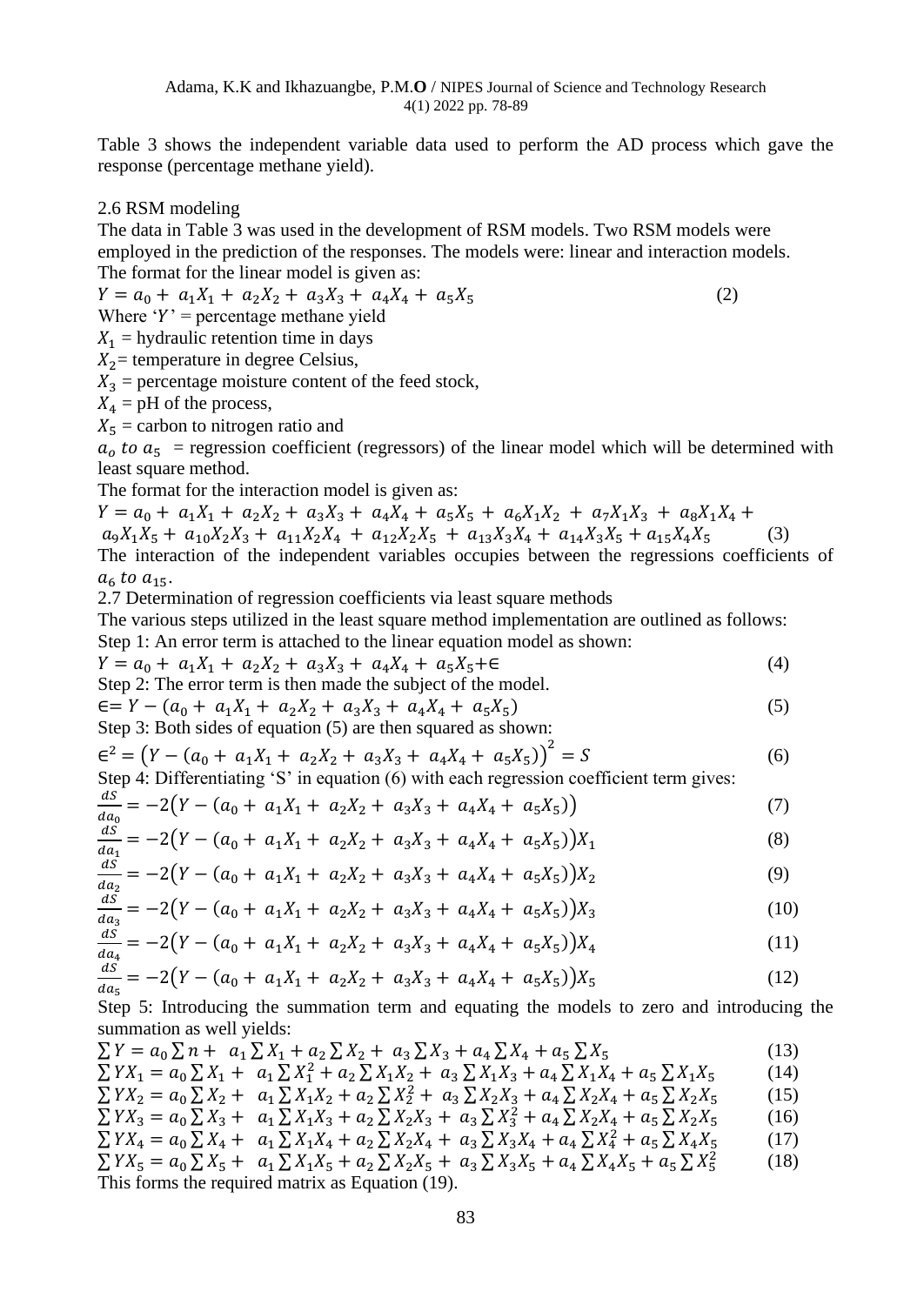$$
\begin{bmatrix}\n\Sigma Y \\
\Sigma Y X_1 \\
\Sigma Y X_2 \\
\Sigma Y X_2 \\
\Sigma Y X_3 \\
\Sigma Y X_4 \\
\Sigma Y X_5\n\end{bmatrix} = \begin{bmatrix}\n\sum n & \Sigma X_1 & \Sigma X_2 & \Sigma X_3 & \Sigma X_4 & \Sigma X_5 \\
\Sigma X_1 & \Sigma X_1^2 & \Sigma X_1 X_2 & \Sigma X_1 X_3 & \Sigma X_1 X_4 & \Sigma X_1 X_5 \\
\Sigma X_2 & \Sigma X_1 X_2 & \Sigma X_2^2 & \Sigma X_2 X_3 & \Sigma X_2 X_4 & \Sigma X_2 X_5 \\
\Sigma Y X_3 & \Sigma X_1 X_3 & \Sigma X_2 X_3 & \Sigma X_2^2 & \Sigma X_2 X_4 & \Sigma X_2 X_5 \\
\Sigma Y X_4 & \Sigma X_4 & \Sigma X_2 X_4 & \Sigma X_3 X_4 & \Sigma X_4^2 & \Sigma X_4 X_5 \\
\Sigma Y X_5 & \Sigma X_1 X_5 & \Sigma X_2 X_5 & \Sigma X_3 X_5 & \Sigma X_4 X_5 & \Sigma X_5^2\n\end{bmatrix} = \begin{bmatrix}\na_0 \\
a_1 \\
a_2 \\
a_3 \\
a_4 \\
a_5 \\
a_6\n\end{bmatrix}
$$
\n(19)

Equation (19) can be reduced to

 $Y = MA$ 

To determine *A* (regression coefficient), inverse of matrix *M* was obtained and multiplied with vector *Y*. The least square method was applied to the interaction model with Matrix Laboratory (MATLAB 2019) software.

### 2.8 Analysis of Variance (ANOVA)

Analysis of variance (ANOVA) was utilized in this study in determining the prediction performance of the response surface methodology models used in the prediction of the response (prediction of the percentage methane yield). The parameters of one-way ANOVA utilized were; *R*-square statistic value, sum of square error (*SSE*), sum of square residual (*SSR*) and total sum of square (*SST*). The model relations of each ANOVA component are outlined in Equation (20).

$$
SSE = \sum (y_{ei} - y_{pi})^2
$$
  
\n
$$
SSR = \sum (y_{pi} - y_{m})^2
$$
  
\n
$$
SST = SSE + SSR
$$
  
\n
$$
R^2 = \frac{SSR}{SST}
$$
 (20)  
\n
$$
y_{ei} = \text{the actual or experimentally obtained response (percentage method) data obtain}
$$

 $y_{ei}$  = the actual or experimentally obtained response (percentage methane yield) data obtained from the field

 $y_{pi}$  = the predicted yield for each response surface methodology model

 $y_m$  = the mean of the actual response.

## 2.9 Genetic Algorithm Optimization

Genetic algorithm is known to be an intelligent optimization tool applied to empirical and intelligent models. The purpose of utilizing this optimization technique is to determine the optimum yield (either as minimum or maximum yield). In this study, the optimum (maximum) percentage yield was obtained with the equivalent input values obtained. The requisite procedures were carried out to obtain the optimum methane yield with genetic algorithm in MATLAB 2019.

### **3. Results and Discussion**

The predictions of the % methane yield with the RSM models are presented in Table 4. Table 4: Predicted percentage methane yield.

| S/N | Actual yield | $\angle$ inear | Interaction |  |
|-----|--------------|----------------|-------------|--|
|     | 90.9         | 83.501         | 89.286      |  |
|     | 90.48        | 86.607         | 90.154      |  |
|     | 91.88        | 82.759         | 82.513      |  |
|     | 82.98        | 81.895         | 82.468      |  |
|     |              |                |             |  |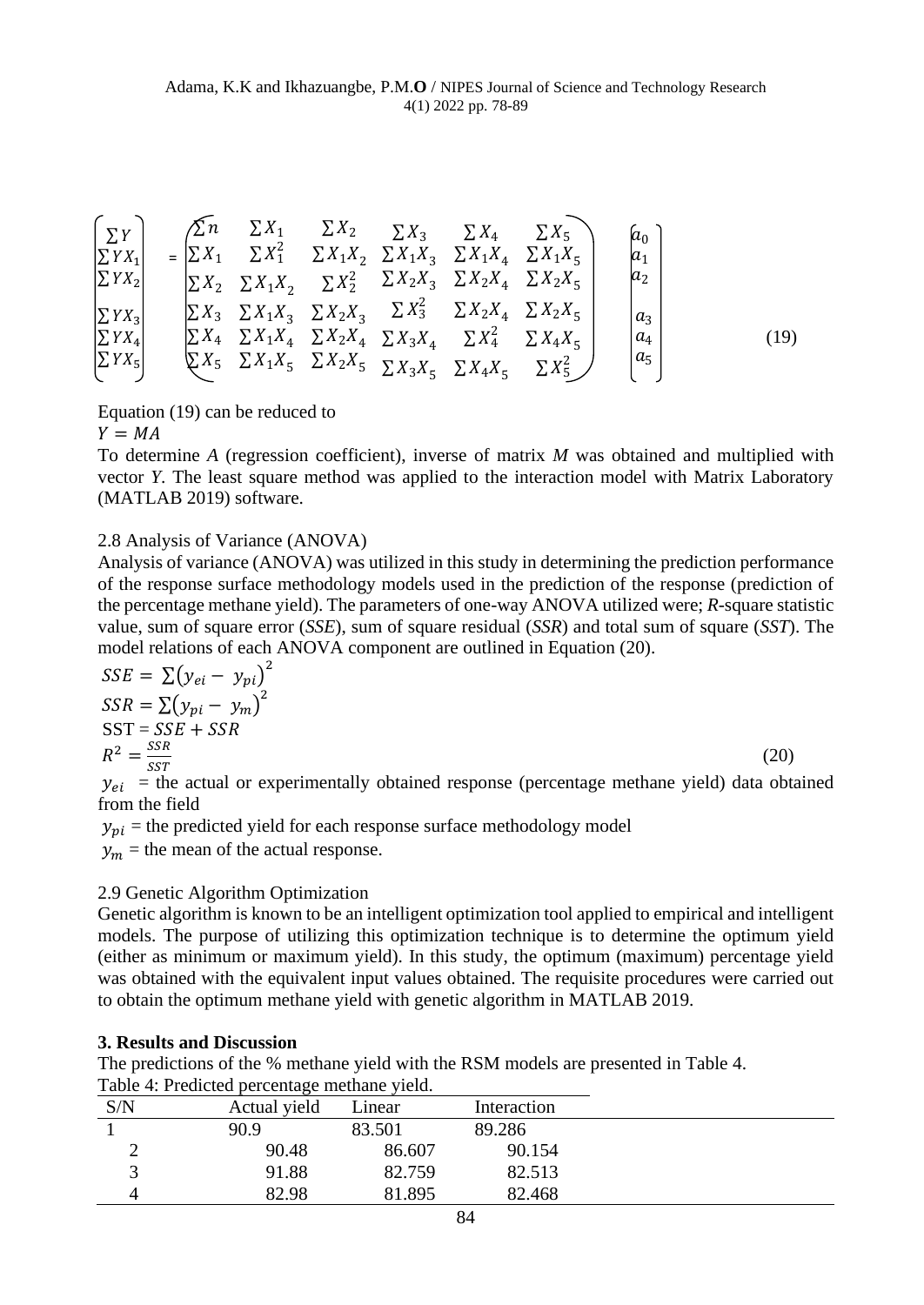|  | Adama, K.K and Ikhazuangbe, $P.M.O/NIPES$ Journal of Science and Technology Research |  |  |  |
|--|--------------------------------------------------------------------------------------|--|--|--|
|  | $4(1)$ 2022 pp. 78-89                                                                |  |  |  |

| 5  | 77.88 | 81.508 | 80.607 |  |
|----|-------|--------|--------|--|
| 6  | 83.08 | 80.766 | 84.183 |  |
| 7  | 77.48 | 81.028 | 77.002 |  |
| 8  | 83.18 | 84.01  | 84.42  |  |
| 9  | 79.38 | 79.035 | 78.735 |  |
| 10 | 79.38 | 82.634 | 79.574 |  |
| 11 | 83.78 | 79.774 | 78.873 |  |
| 12 | 91.28 | 86.87  | 89.654 |  |
| 13 | 83.98 | 86.483 | 86.291 |  |
| 14 | 78.88 | 74.931 | 78.778 |  |
| 15 | 85.08 | 84.614 | 84.031 |  |
| 16 | 85.48 | 82.759 | 82.513 |  |
| 17 | 85.38 | 84.877 | 85.286 |  |
| 18 | 85.18 | 85.743 | 86.153 |  |
| 19 | 79.48 | 79.899 | 80.616 |  |
| 20 | 86.8  | 85.741 | 88.282 |  |
| 21 | 77.98 | 81.768 | 78.207 |  |
| 22 | 78.48 | 80.904 | 80.996 |  |
| 23 | 77.58 | 78.648 | 79.074 |  |
| 24 | 78.48 | 80.641 | 79.74  |  |
| 25 | 83.98 | 85.001 | 84.706 |  |
| 26 | 83.58 | 87.474 | 83.221 |  |
| 27 | 79.48 | 82.759 | 82.513 |  |
| 28 | 83.08 | 82.759 | 82.513 |  |
| 29 | 76.48 | 82.759 | 82.513 |  |
| 30 | 77.78 | 80.162 | 79.11  |  |
| 31 | 84.98 | 82.759 | 82.513 |  |
| 32 | 78.88 | 81.632 | 78.174 |  |

The analysis of variance (ANOVA) Table for the linear model is shown in Table 5 Table 5: ANOVA table for the linear model

| Coefficient | Square errors | p-values  | <b>Statistics parameters</b> |
|-------------|---------------|-----------|------------------------------|
| 271.08      | 85.45         | 0.0038573 | $SST = 609.23$               |
| 1.4922      | 0.78001       | 0.066807  | $SSE = 374.16$               |
| 0.21178     | 0.156         | 0.18627   | $SSR = 235.07$               |
| $-1.862$    | 0.75046       | 0.019887  | $R^2 = 0.3858$               |
| $-6.2558$   | 7.8001        | 0.42981   |                              |
| $-1.8552$   | 1.55          | 0.24214   |                              |

The comparative plot of the linear model prediction of methane yield with the experimental yield is shown in Figure 3 (A). Figure 3 (A) shows the two dimensional graphical view of the predicted response with linear model and the actual response. It can be seen that the predicted variable (represented with the broken line) fairly tracked the actual data. However, the prediction performance of the linear model can readily be known from the ANOVA table shown in Table 5 which had  $R^2$  value of 38.58%. This implies that the prediction performance of the linear model is low [7, 22-24]. From Table 5, the first column contains the determined regression coefficient of the linear model after undergoing least square method analysis. The linear model equation then becomes:

$$
y = 271.08 + 1.4922X_1 + 0.21178X_2 - 1.862X_3 - 6.2558X_4 - 1.8552X_5 \tag{21}
$$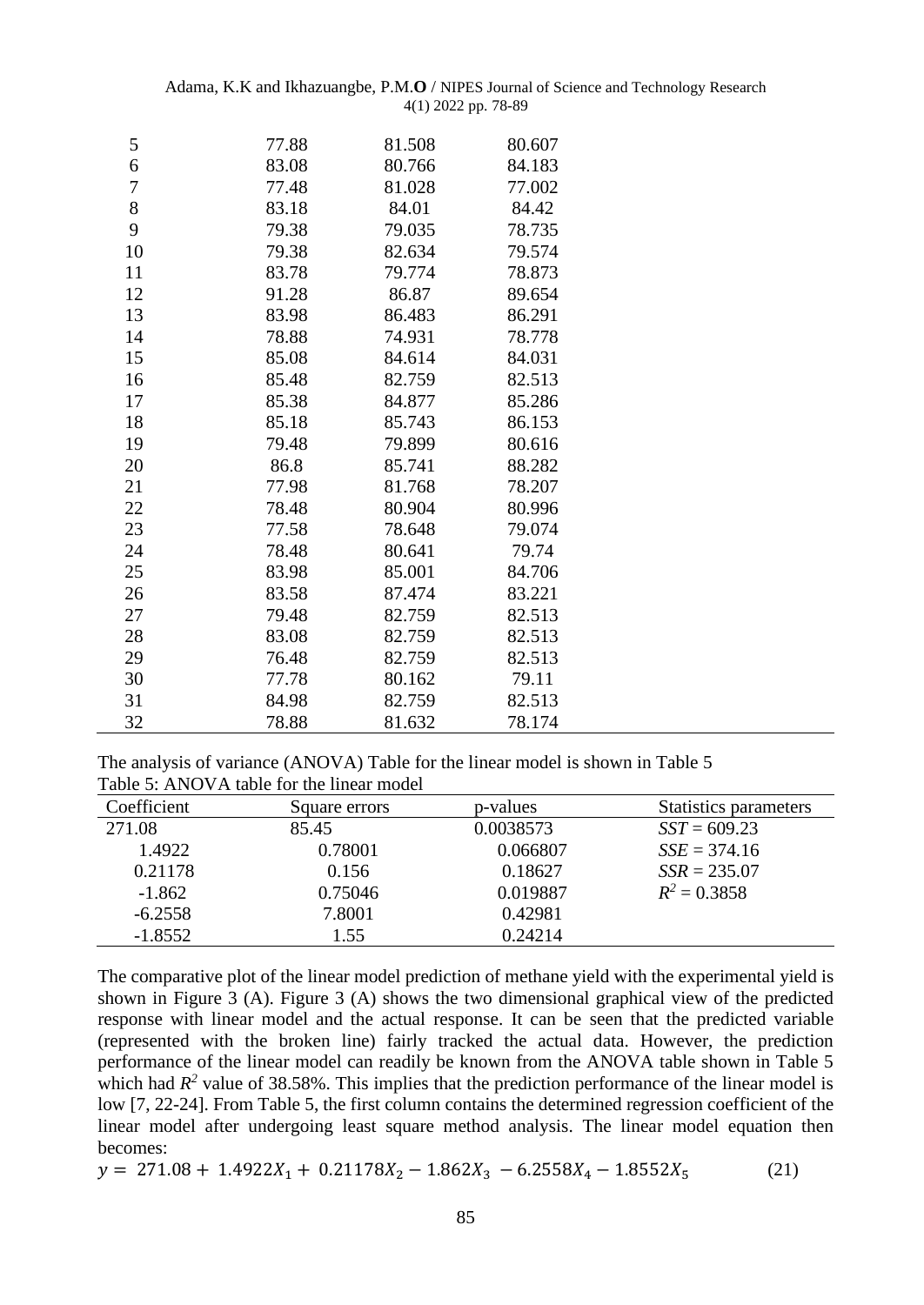The linear equation (21) was used in predicting the values of 'y' when the independent parameters were inputted. The predicted 'y' values for linear model is displayed in the second column of Table 5 and a comparative plot of the predicted yield and the experimentally obtained yield (actual yield) is shown in Figure 3 (A).

| Coefficient | Square errors | p-values | Statistics parameters |
|-------------|---------------|----------|-----------------------|
| 6315.4      | 6575.9        | 0.35115  | $SST = 609.23$        |
| 183.8       | 101.07        | 0.08775  | $SSE = 213.1277$      |
| $-0.71937$  | 20.26         | 0.97211  | $SSR = 396.1025$      |
| $-70$       | 67.124        | 0.31252  | $R^2 = 0.6502$        |
| $-1107.1$   | 994.34        | 0.282    |                       |
| $-157.76$   | 219.15        | 0.48199  |                       |
| $-0.14149$  | 0.20432       | 0.49855  |                       |
| $-1.8566$   | 0.9862        | 0.078074 |                       |
| $-0.92546$  | 10.216        | 0.92894  |                       |
| 2.0561      | 1.9256        | 0.30147  |                       |
| 0.12118     | 0.19724       | 0.54759  |                       |
| $-1.1701$   | 2.0432        | 0.57482  |                       |
| $-0.17579$  | 0.38511       | 0.6542   |                       |
| 12.191      | 9.862         | 0.23425  |                       |
| $-1.0737$   | 2.1926        | 0.63098  |                       |
| 34.289      | 19.256        | 0.093949 |                       |

The ANOVA table for the interaction model is shown in Table 6. Table 6: ANOVA table for interaction model

With the regression coefficient of the interaction model shown in the first column of Table 6, the interaction model becomes;

 $y = 6315.4 + 183.8X_1 - 0.71937X_2 - 70X_3 - 1107.1X_4 - 157.76X_5 - 0.14149X_1X_2$  $1.8566X_1X_3 - 0.92546X_1X_4 + 2.0561X_1X_5 + 0.12118X_2X_3 - 1.1701X_2X_4 - 0.17579X_2X_5 +$  $12.191X_3X_4 - 1.0737X_3X_5 + 34.289X_4X_5$  (22)

On inputting the independent variable values, the percentage methane yield prediction with the interaction model was achieved and shown in the third column of Table 6 with the comparative plot shown in Figure 3 (B).

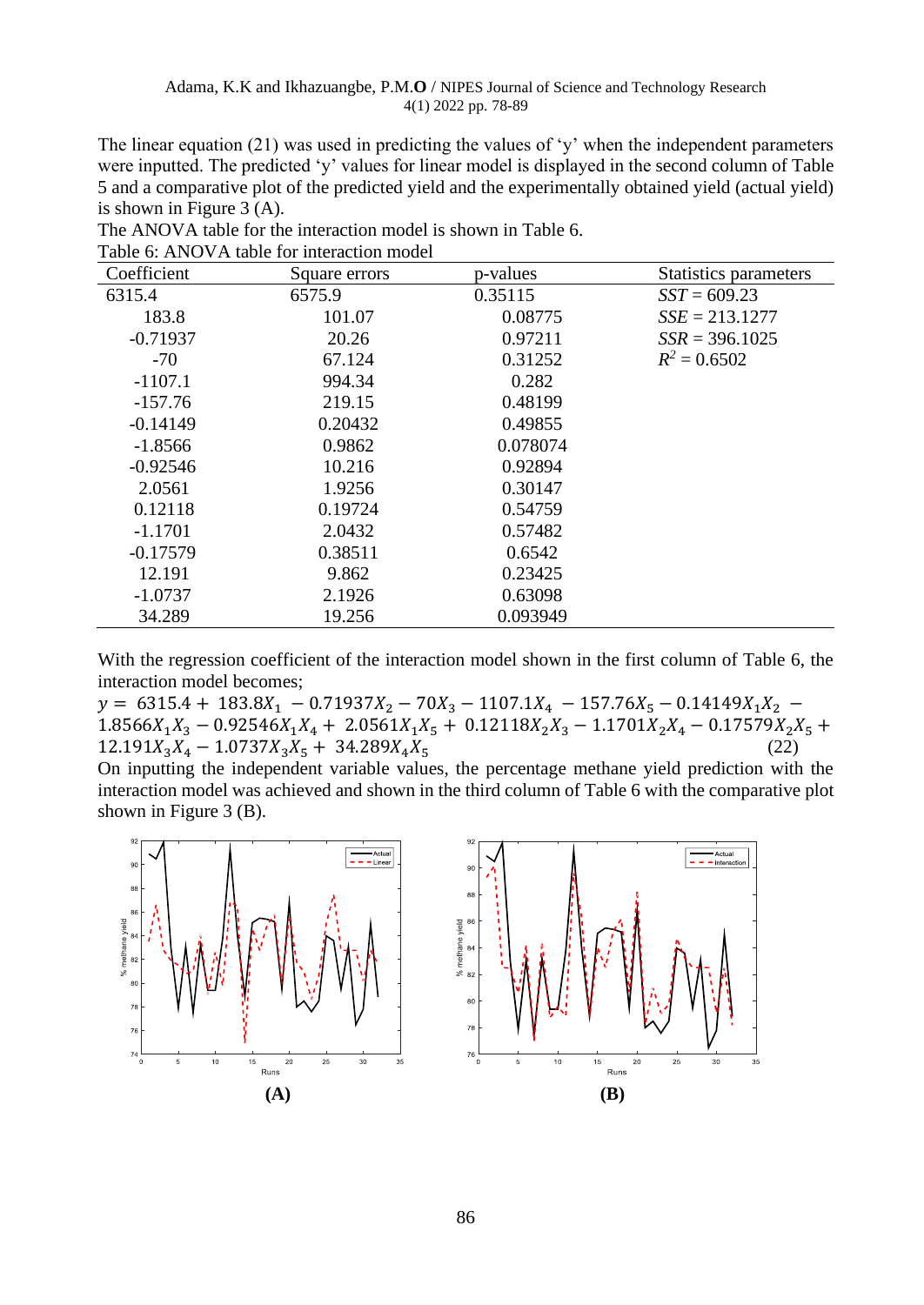Adama, K.K and Ikhazuangbe, P.M.**O** / NIPES Journal of Science and Technology Research 4(1) 2022 pp. 78-89



**Figure 3: (A)** % methane yield prediction with linear model. **(B)** % methane yield prediction with interaction model **(C)** % methane yield prediction of all the RSM models

The comparative analysis of the models used in the prediction of methane yield with the actual yield obtained experimentally is shown in Figure 3 (C). From the plot shown in Figure 3 (C), it can be seen that the interaction model is closer to the actual yield than the linear model. The *R*-square values and sum of square errors (*SSE*) obtained from the ANOVA table of each model was used in determining the best model based on low error and high degree of accuracy of prediction [7, 19, 22 24]. The summary of the *SSE* values and *R*-square values for each model is shown in Table 7.

Table 7: Summary of the statistical error measurement values

| RSM model   | SSE      | R-square |
|-------------|----------|----------|
| Linear      | 374.1611 | 0.3858   |
| Interaction | 213.1277 | 0.6502   |

The bar-charts for *SSE* and *R*-square values are shown in Figure 4(A) and (B) respectively.



**Figure 4:** (A) *SSE* values of the RSM models (B) *R*-square values for each model

When the values of *SSE* is lower for a particular model, it means the model have a higher accuracy of prediction. Hence, the model with the lowest *SSE* value was interaction model with *SSE* value of 213.1277, followed with linear model having *SSE* value of 374.1611 making it the least accurate [7, 12, and 19, 24]. This is further supported by the bar-chart of the *R*-square values shown in Figure 4. The higher the *R*-square value of the prediction, the more accurate the predicted data [14, 22, 23]. The model with the highest *R*-square value is interaction model with 0.6502, while linear model has its value as 0.3858. From the analysis presented in the bar charts displayed in Figure 4, it can be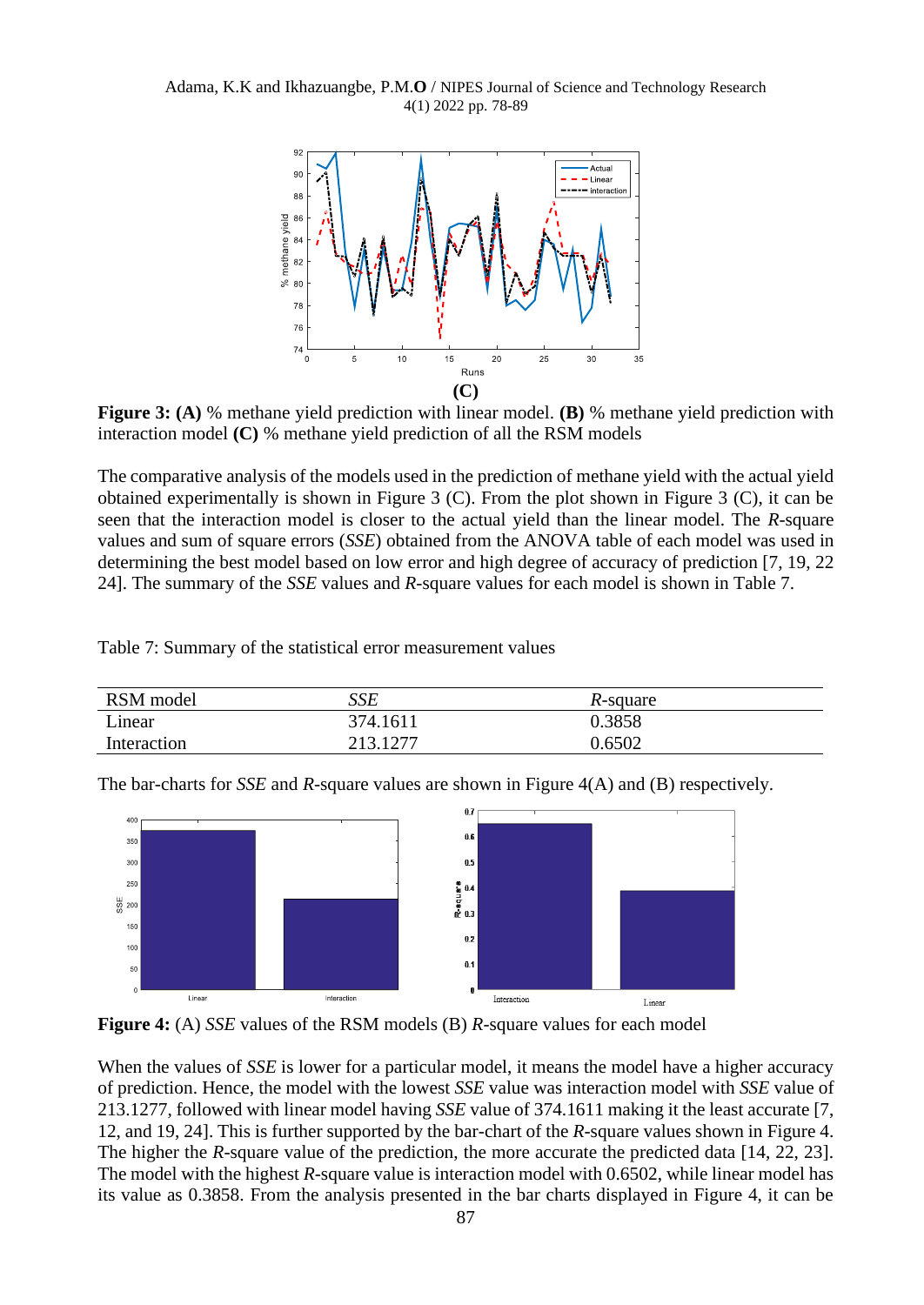deduced that interaction model had the best prediction accuracy as such was utilized in the genetic algorithm optimization technique

### **Genetic Algorithm**

The optimized independent variable data for the genetic algorithm optimization is presented in Table 8.

| Table 8: Optimum values of the independent variables |        |  |
|------------------------------------------------------|--------|--|
| Independent variables                                | values |  |
| HRT (days)                                           |        |  |
| Temperature $(^{\circ}C)$                            | 50     |  |
| Moisture content $(\%)$                              | 91     |  |
| pH                                                   | 6.9    |  |
| Carbon to Nitrogen $(C/N)$ ratio                     |        |  |

The values of the independent variables shown in Table 8 were the initial estimate to the genetic algorithm optimization. After simulating, the final optimum percentage methane yield as performed with the genetic algorithm optimization technique on the interaction model was 95.631% at HRT of 13 days, temperature of 50  $^{\circ}$ C, moisture content of 88 %, pH of 6.96 and C/N ratio of 1 which were similar in trends and observations of other studies conducted [6 - 10, 18 – 20, 22-24].

#### **4.0. Conclusion**

The importance of anaerobic digestion as patterns to agricultural enhancement and environmental friendliness cannot be over-emphasized as such, this study was carried out to determine the optimal percentage methane yield and obtain the various points of independent variables required to achieve the yield. The experimental data obtained showed that five independent variables were used experimentally at five levels tuned for each parameter to obtain the percentage methane yield. This experimentally obtained yield with the values of the independent variable were applied in the two response surface models to determine the regression coefficient values with the aid of least square method. The coefficients of the RSM models were used in determining the response predictions with the prediction performance carried out with analysis of variance (one-way ANOVA table). From the results presented in this study, it can be seen that interaction model had the best prediction accuracy with *R*-square value of 65.02%. Linear model had R-square value of 38.58%. The interaction model being the best model was optimized with genetic algorithm optimization. The independent variable plots obtained were the initial guess to the genetic algorithm optimization technique. From the results obtained when genetic algorithm was applied, it was possible based on the interaction model to achieve an optimal methane yield of 95.63 % at hydraulic retention time of 13 days, temperature of 50 °C, moisture content of 88 %, pH of 6.96 and carbon nitrogen ratio of 1.

#### **Reference**

- [1] Van, D.P., Fujiwara, T., Tho, B.L., Toan, P.P.S., and Minh, G.H. (2019). A Review of Anaerobic Digestion System for Biodegradable Waste: Configuration, Operating Parameters and Current Trends. Environmental Engineering Research, 25, 1, 1 – 17
- [2] Nedaei, M., Walsh, P., and Assareh, E. (2020). Sustainable Energy Planning of a Wind Power Plant by Coordinating Clean Development Strategies, International Journal of Energy for a Clean Environment, 21, 1, 59 – 89
- [3] Dahlgren, S. (2020). Biogas-based Fuels as Renewable Energy in the Transport Sector: An Overview of the Potential of using CBG, LBG and other Vehicle Fuels Produced from Biogas, Biofuels and other Vehicle Fuels Produced from Biogas. Biofuels,  $1 - 14$ .
- [4] Barik, D. (2016). Experimental studies on biogas production and its utilization in a direct injection diesel engine run on a dual fuel mode, PhD Thesis, National Institute of Technology, Rourkela, Rourkela, India
- [5] Jang, H. M., Kim, M. S., Ha, J. H., Park, J. M. (2015). Reactor Performance and Methanogenic Archaea Species in Thermophilic Anaerobic Co-Digestion of Waste Activated Sludge Mixed with Food Wastewater. Chem. Eng. J. 276:20–28.